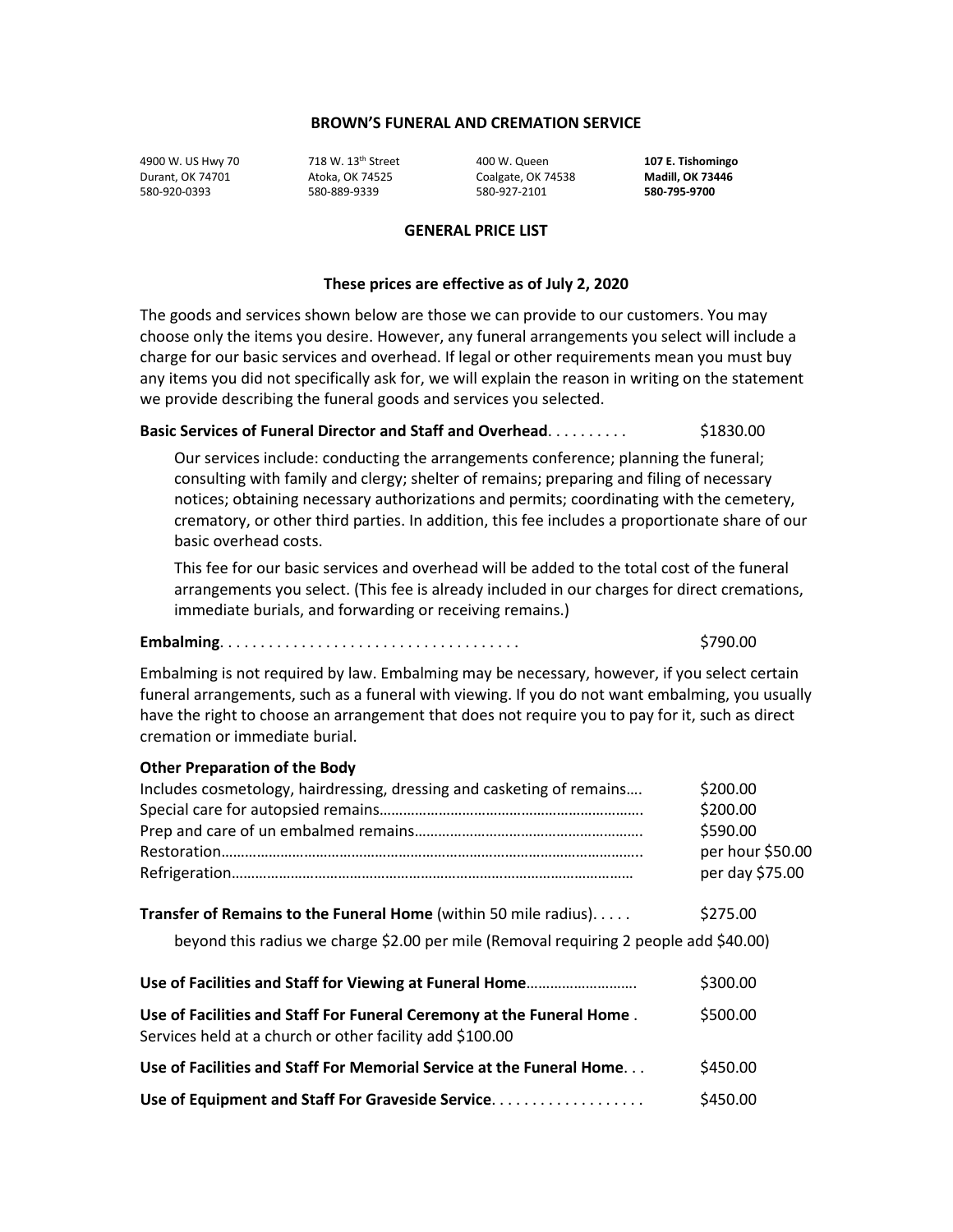| 4900 W. US Hwy 70<br>Durant, OK 74701<br>580-920-0393 | 718 W. 13 <sup>th</sup> Street<br>Atoka, OK 74525<br>580-889-9339 | 400 W. Queen<br>Coalgate, OK 74538<br>580-927-2101                                                                                                                                                                                                                                    | 107 E. Tishomingo<br><b>Madill, OK 73446</b><br>580-795-9700 |
|-------------------------------------------------------|-------------------------------------------------------------------|---------------------------------------------------------------------------------------------------------------------------------------------------------------------------------------------------------------------------------------------------------------------------------------|--------------------------------------------------------------|
|                                                       |                                                                   |                                                                                                                                                                                                                                                                                       | \$300.00                                                     |
|                                                       | Beyond this radius we charge \$2.00 per mile                      | 1932 Prinzing Replica Hearse (with in 50 mile radius)                                                                                                                                                                                                                                 | \$600.00                                                     |
|                                                       | Beyond this radius we charge \$2.00 per mile                      |                                                                                                                                                                                                                                                                                       |                                                              |
|                                                       | Add \$2.00 a mile from Atoka                                      |                                                                                                                                                                                                                                                                                       | \$450.00                                                     |
|                                                       |                                                                   |                                                                                                                                                                                                                                                                                       | \$450.00                                                     |
|                                                       | Add \$2.00 a mile from Atoka                                      |                                                                                                                                                                                                                                                                                       |                                                              |
|                                                       |                                                                   |                                                                                                                                                                                                                                                                                       | \$0                                                          |
|                                                       |                                                                   |                                                                                                                                                                                                                                                                                       | \$150.00                                                     |
|                                                       | Beyond this radius we charge \$2.00 per mile                      |                                                                                                                                                                                                                                                                                       |                                                              |
|                                                       |                                                                   |                                                                                                                                                                                                                                                                                       | \$150.00                                                     |
|                                                       | A complete price list will be provided at the funeral home.       |                                                                                                                                                                                                                                                                                       |                                                              |
|                                                       |                                                                   |                                                                                                                                                                                                                                                                                       |                                                              |
|                                                       | A complete price list will be provided at the funeral home.       |                                                                                                                                                                                                                                                                                       |                                                              |
|                                                       |                                                                   |                                                                                                                                                                                                                                                                                       |                                                              |
|                                                       |                                                                   |                                                                                                                                                                                                                                                                                       | \$1545.00                                                    |
|                                                       | not include any ceremonies or mileage to airport.)                | Our charge includes: basic services of funeral director and staff; a proportionate share of<br>overhead costs; removal of remains; preparation of remains including embalming, local<br>transportation, airline required shipping container and out of state permit (\$150.00). (Does |                                                              |
|                                                       |                                                                   |                                                                                                                                                                                                                                                                                       | \$1895.00                                                    |
| cemetery or crematory.                                |                                                                   | Our charge includes: basic services of funeral director and staff; a proportionate share of<br>overhead costs; care of remains; transportation of remains to funeral home and to                                                                                                      |                                                              |
|                                                       |                                                                   |                                                                                                                                                                                                                                                                                       |                                                              |
|                                                       |                                                                   | Our charge for a direct cremation without any attendant rites or ceremonies includes: basic<br>services of funeral director and staff; a proportionate share of overhead costs; removal of<br>remains; transportation to crematory; necessary authorizations and cremation.           |                                                              |
| container.                                            |                                                                   | If you want to arrange a direct cremation, you can use an alternative container. Alternative<br>containers encase the body and can be made of materials like fiberboard or composition<br>materials (with or without an outside covering). The containers we provide are a fiberboard |                                                              |
|                                                       |                                                                   | A. Direct cremation with container provided by the purchaser                                                                                                                                                                                                                          | \$1845.00                                                    |
|                                                       |                                                                   | B. Direct cremation with a fiberboard container.                                                                                                                                                                                                                                      | \$1955.00                                                    |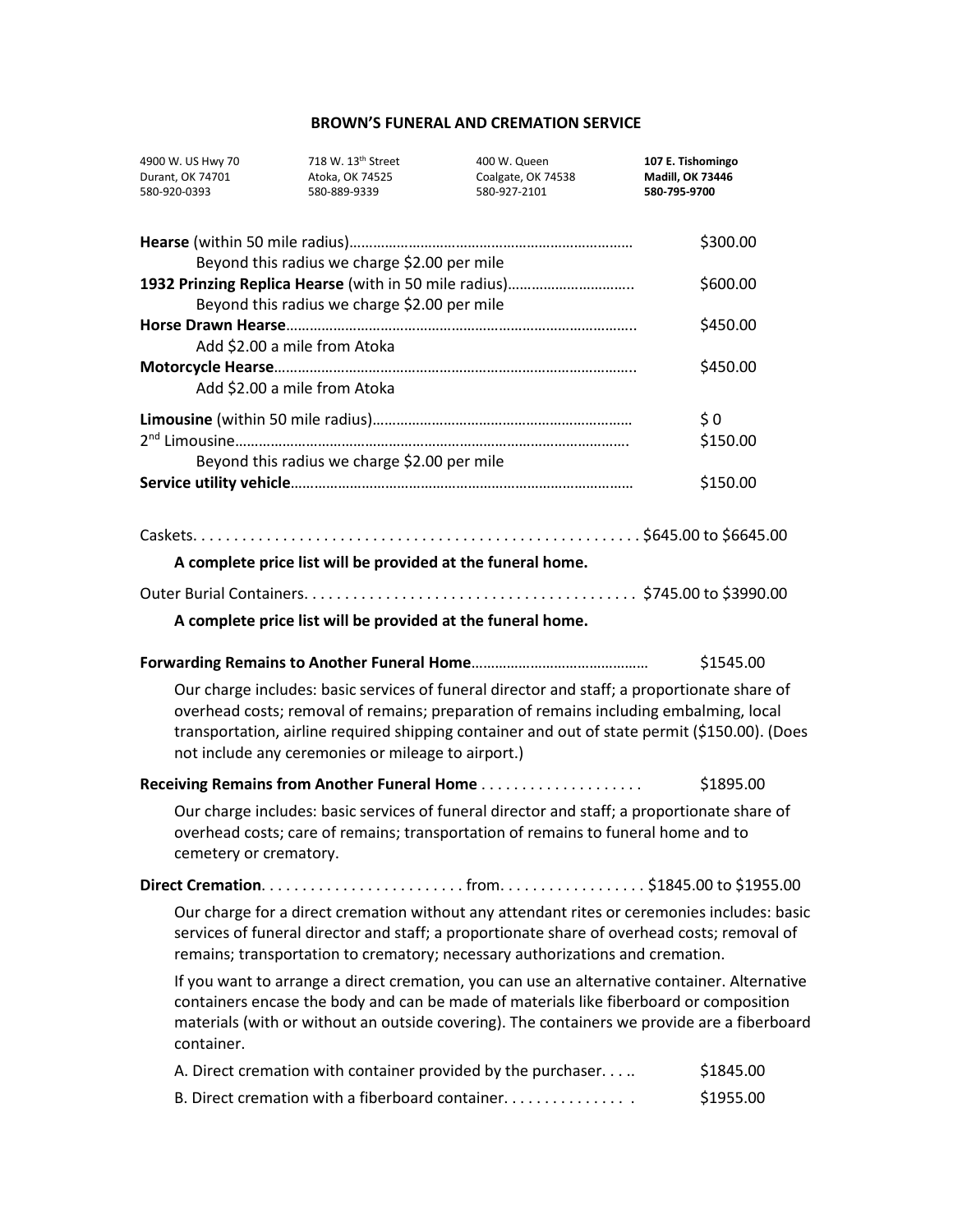| 4900 W. US Hwy 7 |
|------------------|
| Durant, OK 74701 |
| 580-920-0393     |

Atoka, OK 74525 **Coalgate, OK 74538** Madill, OK 734<br>1980-889-9339 580-927-2101 580-9795-9700

580-920-0393 580-889-9339 580-927-2101 **580-795-9700**

4900 W. US Hwy 70 718 W. 13th Street 400 W. Queen **107 E. Tishomingo**

| Our charge for an immediate burial (without ceremonies) includes: basic services of funeral<br>director and staff; a proportionate share of overhead costs; removal of remains; and local<br>transportation to cemetery. |           |
|--------------------------------------------------------------------------------------------------------------------------------------------------------------------------------------------------------------------------|-----------|
| A. Immediate burial with casket provided by the purchaser                                                                                                                                                                | \$2895.00 |
| B. Immediate burial with 20 gauge lightweight steel casket                                                                                                                                                               | \$3390.00 |
| <b>Miscellaneous Services and Merchandise</b>                                                                                                                                                                            |           |
|                                                                                                                                                                                                                          | \$225.00  |
|                                                                                                                                                                                                                          | \$20.00   |
|                                                                                                                                                                                                                          | \$35.00   |
|                                                                                                                                                                                                                          | \$30.00   |
|                                                                                                                                                                                                                          | \$90.00   |
|                                                                                                                                                                                                                          | \$15.00   |
| Cemetery Set Up, Tent, Chairs and Grave Equipment                                                                                                                                                                        | \$300.00  |
| With purchase of outer container                                                                                                                                                                                         |           |
| Cemetery Set Up, Tent, Chairs and Grave Equipment                                                                                                                                                                        | \$350.00  |
| Without purchase of outer container                                                                                                                                                                                      |           |
|                                                                                                                                                                                                                          | \$200.00  |
|                                                                                                                                                                                                                          | \$150.00  |
|                                                                                                                                                                                                                          | \$200.00  |
|                                                                                                                                                                                                                          | \$200.00  |

Death Date lettering………………………………………………………………………. \$150.00 Removal Bag………………………………………………………………………………….. \$75.00

Mileage to Airport…………………………………………………………………………. \$2.00 per mile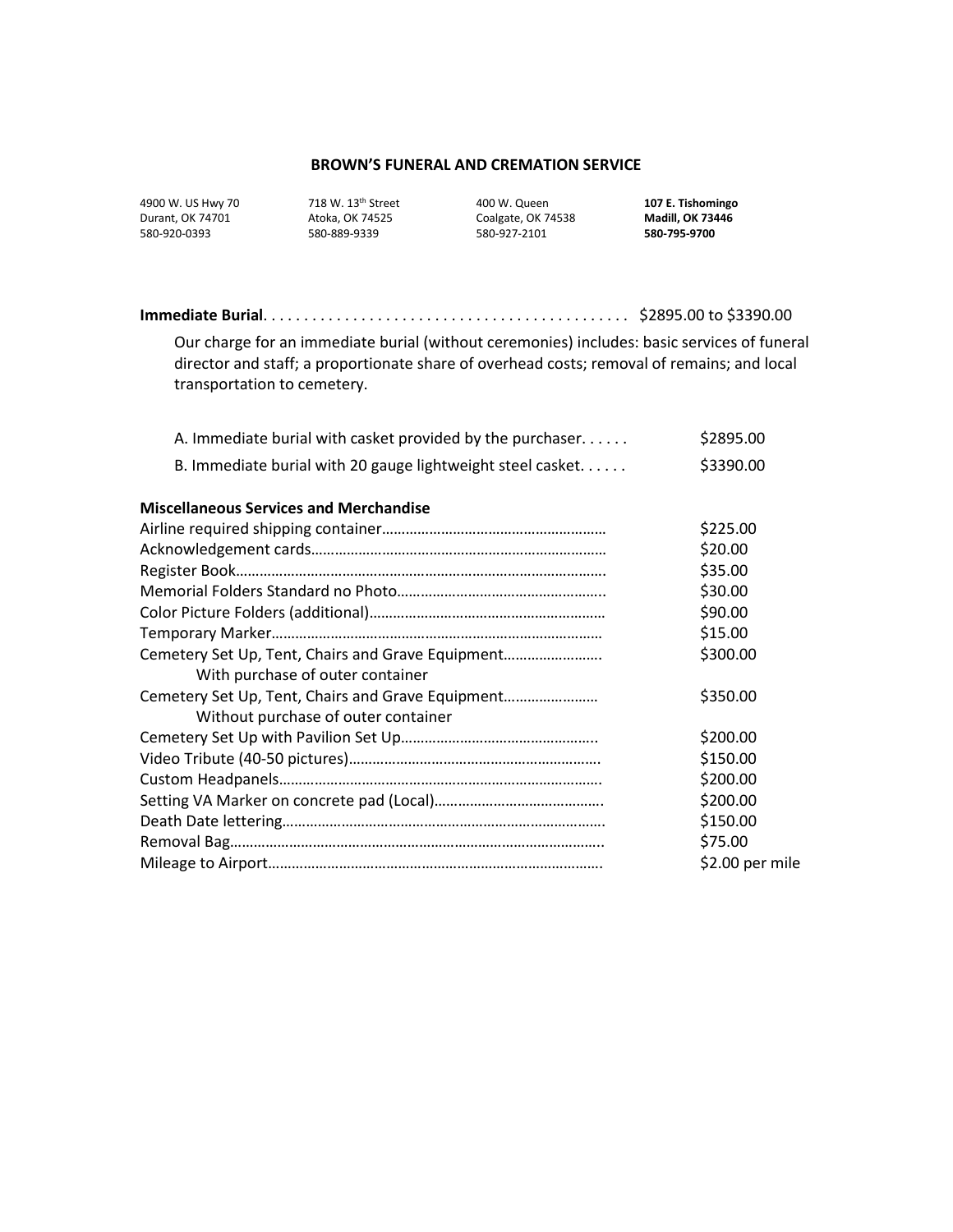# **Brown's Funeral and Cremation Service, Madill**

# **CASKET PRICE LIST** (MATTHEWS INTERNATIONAL CASKETS) **These prices are effective July 2, 2020 but are subject to change without notice.**

**\*Brown's Funeral Service Package\* - \$4490.00** this fee is for a Full Traditional Funeral Service and includes Basic Services of FD and staff, Removal (local), Embalming, Dressing, Cosmetology & Casketing, Family Night/Viewing, Chapel Service, Cemetery Equipment and set up, Hearse, Family Limousine, Pallbearer Van, Utility Vehicle, Full Memorial Package, 40 picture video with 6 DVD copies and Service **Includes \$500.00 Discount on Casket Only Price. Does not include Sales Tax, Cash Advance Items or Outer Burial Container.**

|                                                                  | <b>Includes</b> | Casket &    |
|------------------------------------------------------------------|-----------------|-------------|
|                                                                  | Package Price   | Brown's     |
|                                                                  | Discount        | Package     |
| Belvedere lightweight steel non-prot. Olive green crepe interior | \$645.00        | \$5135.00   |
| Viceroy 20 gauge steel non-prot. Silver/copper crepe interior    | \$745.00        | \$5235.00   |
| Spencer 20 gauge steel gun metal/copeertone                      | \$1045.00       | \$5535.00   |
| Valencia 20 gauge steel 5 colors crepe interior                  | \$1590.00       | \$6080.00   |
| Pearl Rose 18 gauge steel pink crepe interior                    | \$2090.00       | \$6580.00   |
| Going Home 18 gauge steel crepe interior                         | \$2090.00       | \$6580.00   |
| Affinity 20 gauge steel blue/orchid                              | \$2390.00       | \$6880.00   |
| With Honors Military 20 gauge steel blue crepe interior          | \$2090.00       | \$6580.00   |
| Sierra 18 gauge steel blue crepe interior                        | \$2390.00       | \$6880.00   |
| Sterling in God's Care 18 gauge steel protective                 | \$2390.00       | \$6880.00   |
| Companion Quilted 18 gauge steel white/pink quilted interior     | \$2690.00       | \$7180.00   |
| Homestead 18 gauge steel brown crepe interior                    | \$2945.00       | \$7435.00   |
| Pierce 18 gauge steel gray basketweave interior                  | \$2590.00       | \$7080.00   |
| Blue/Red Forte 18 gauge steel crepe interior                     | \$2490.00       | \$6980.00   |
| Sanctuary Stainless Steel blue velvet interior                   | \$4045.00       | \$8535.00   |
| Victorian 32 oz. Copper pink velvet interior                     | \$6145.00       | \$10,635.00 |
| Lincoln 32 oz. Copper brown velvet interior                      | \$6145.00       | \$10,635.00 |
| McKinley 20 gauge steel protective 28"                           | \$2890.00       | \$7380.00   |

# Metal Caskets

#### **Disclaimer of Warranties**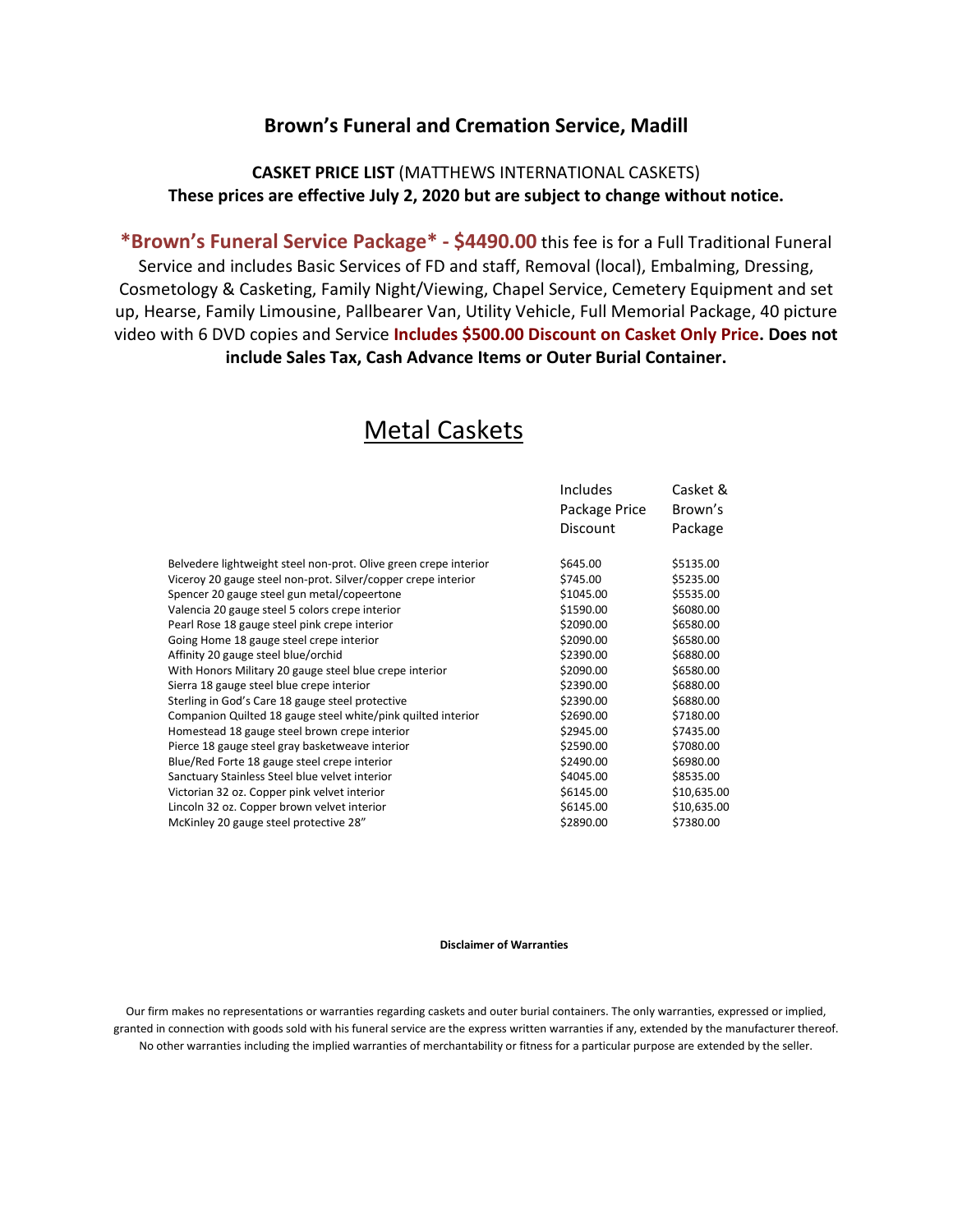# **Brown's Funeral and Cremation Service, Madill**

# **CASKET PRICE LIST** (MATTHEWS INTERNATIONAL CASKETS)

### **These prices are effective as of July 2, 2020 but are subject to change without notice**.

# Wood Caskets

|                                                | Includes        | Casket &  |
|------------------------------------------------|-----------------|-----------|
|                                                | Package Price   | Brown's   |
|                                                | <b>Discount</b> | Package   |
|                                                |                 |           |
| Frederick poplar hardwood basketweave interior | \$2790.00       | \$7280.00 |
| Cedar cotton interior                          | \$2090.00       | \$6580.00 |
| Augusta pine hardwood crepe interior           | \$2390.00       | \$6880.00 |
| Endicott poplar veneer crepe interior          | \$1690.00       | \$6180.00 |
| Barnwood solid oak cotton interior             | \$3090.00       | \$7580.00 |
| Ratlin solid oak velvet interior               | \$4590.00       | \$9080.00 |

# Cremation Caskets

| Emerson Cloth covered crepe interior               | \$650.00  |
|----------------------------------------------------|-----------|
| Norfolk laminated light pine finish crepe interior | \$1290.00 |
| Even Tide poplar veneer finish crepe interior      | \$1690.00 |
| Wellington Cremation Rental) with insert           | \$1445.00 |

**Disclaimer of Warranties**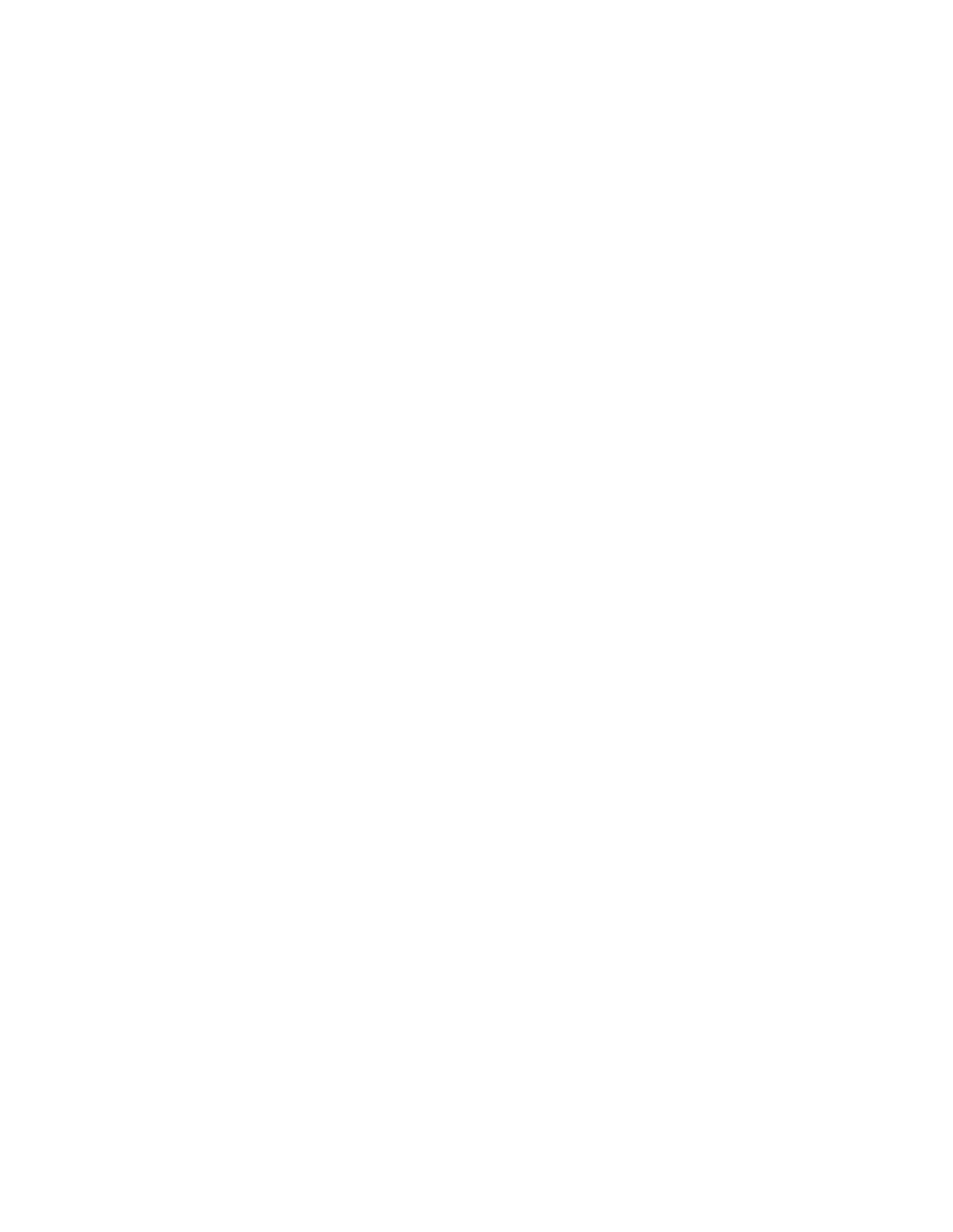# **Brown's Funeral and Cremation Service, Madill**

# **CREMATION PACKAGES PRICE LIST**

# **Does not include Oklahoma Cremation Permit, Sales Tax or Cash Advance Items.**

# **These prices are effective March 15, 2019 but are subject to change without notice.**

# **FULL FUNERAL SERVICE WITH CREMATION: \$3935.00 + Casket**

Basic Services of Funeral Director and Staff, Removal (Local), Crematory Fee, Embalming, Dressing, Casketing and Cosmetology, Family Visitation, Chapel or Church Service, Full Memorial Package with 6 DVD Copies, Service Video and Family Limousine.

# **FAMILY VISITATION WITH CREMATION: \$3535.00 + Casket**

Basic Services of Funeral Director and Staff, Removal (Local), Crematory Fee, Embalming, Dressing, Casketing and Cosmetology, Family Visitation, Full Memorial Package with 40 Picture Video with 6 DVD Copies **No ceremony included.** 

# **CREMATION WITH FULL MEMORIAL SERVICE: <b>\$2645.00** \$2645.00

Basic Services of Funeral Director and Staff, Removal (local), Crematory Fee, Memorial Service Chapel or Church, Full Memorial Package with 40 picture video with 6 DVD copies Family Limousine.

# **DIRECT CREMATION: \$1955.00**

Our charge for a direct cremation (without ceremony) includes: basic services of funeral director and staff; a proportionate share of overhead costs; removal of remains; transportation to crematory; necessary authorizations and cremation.

If you want to arrange a direct cremation, you can use an alternative container. Alternative containers encase the body and can be made of materials like fiberboard or composition materials (with or without an outside covering). The containers we provide are a fiberboard container.

| * Identification of deceased by immediate family prior to cremation:    | \$250.00 |
|-------------------------------------------------------------------------|----------|
| * State of Oklahoma Cremation Permit (Not Included in Cremation Price): | \$200.00 |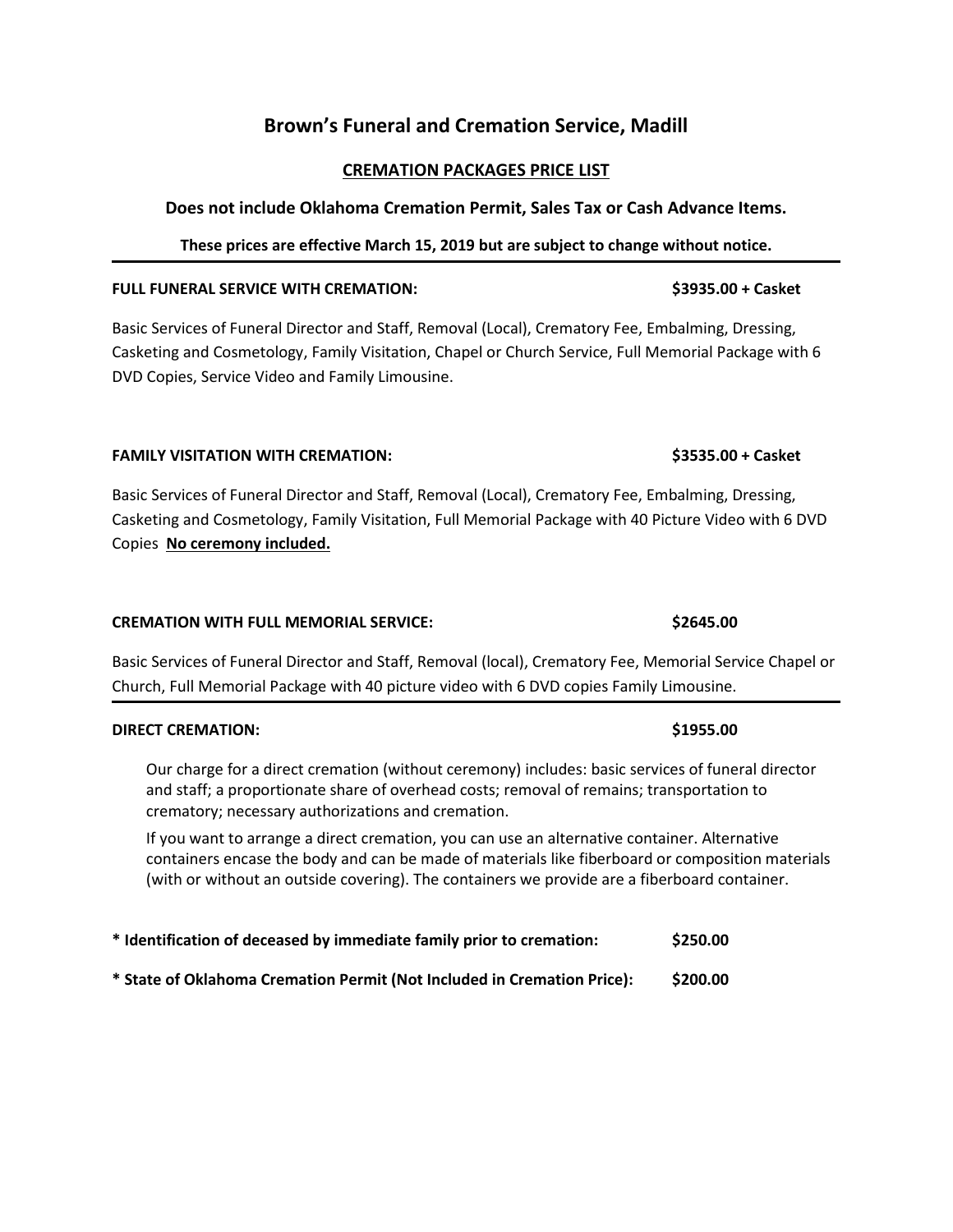4900 W. US Hwy 70 718 W. 13th Street 400 W. Queen **107 E. Tishomingo**

Durant, OK 74701 Atoka, OK 74525 Coalgate, OK 74538 **Madill, OK 73446** 580-920-0393 580-889-9339 580-927-2101 **580-795-9700**

#### **CASKET PRICE LIST**

**These prices are effective as of July 2, 2020.** 

## **Alternative Containers:**

|--|--|

## **Caskets:**

|    | 1. Belvedere non-prot. lightweight steel olive green crepe   |  |
|----|--------------------------------------------------------------|--|
|    | \$1145.00<br>interior                                        |  |
|    | 2. Viceroy 20 gauge steel non-prot. silver/copper tone crepe |  |
|    |                                                              |  |
| 3. | Spencer 20 gauge steel gunmetal/bronze tone crepe            |  |
|    |                                                              |  |
|    | 4. Valencia 20 gauge steel 5 colors available crepe          |  |
|    |                                                              |  |
|    | 5. Pearl Rose 18 gauge steel pink crepe                      |  |
|    |                                                              |  |
|    | 6. Going Home 18 gauge steel blue crepe                      |  |
|    |                                                              |  |
|    | 7. Affinity 20 gauge steel blue/orchid crepe                 |  |
|    |                                                              |  |
|    | 8. With Honors Military 20 gauge steel blue crepe            |  |
|    |                                                              |  |
|    | 9. Quilted Companion 18 gauge steel white/pink quilted       |  |
|    | $interior$                                                   |  |
|    | 10. Sterling 18 gauge in God's car steel blue crepe          |  |
|    |                                                              |  |
|    | 11. Sierra 18 gauge steel blue crepe                         |  |
|    |                                                              |  |
|    | 12. Homestead 18 gauge steel brown farm scene crepe          |  |
|    |                                                              |  |
|    | interior                                                     |  |
|    | 13. Pierce 18 gauge steel gray/silver basketweave            |  |
|    |                                                              |  |
|    | 14. Red/Blue Forte 18 gauge steel crepe                      |  |
|    |                                                              |  |

Page 1 of 2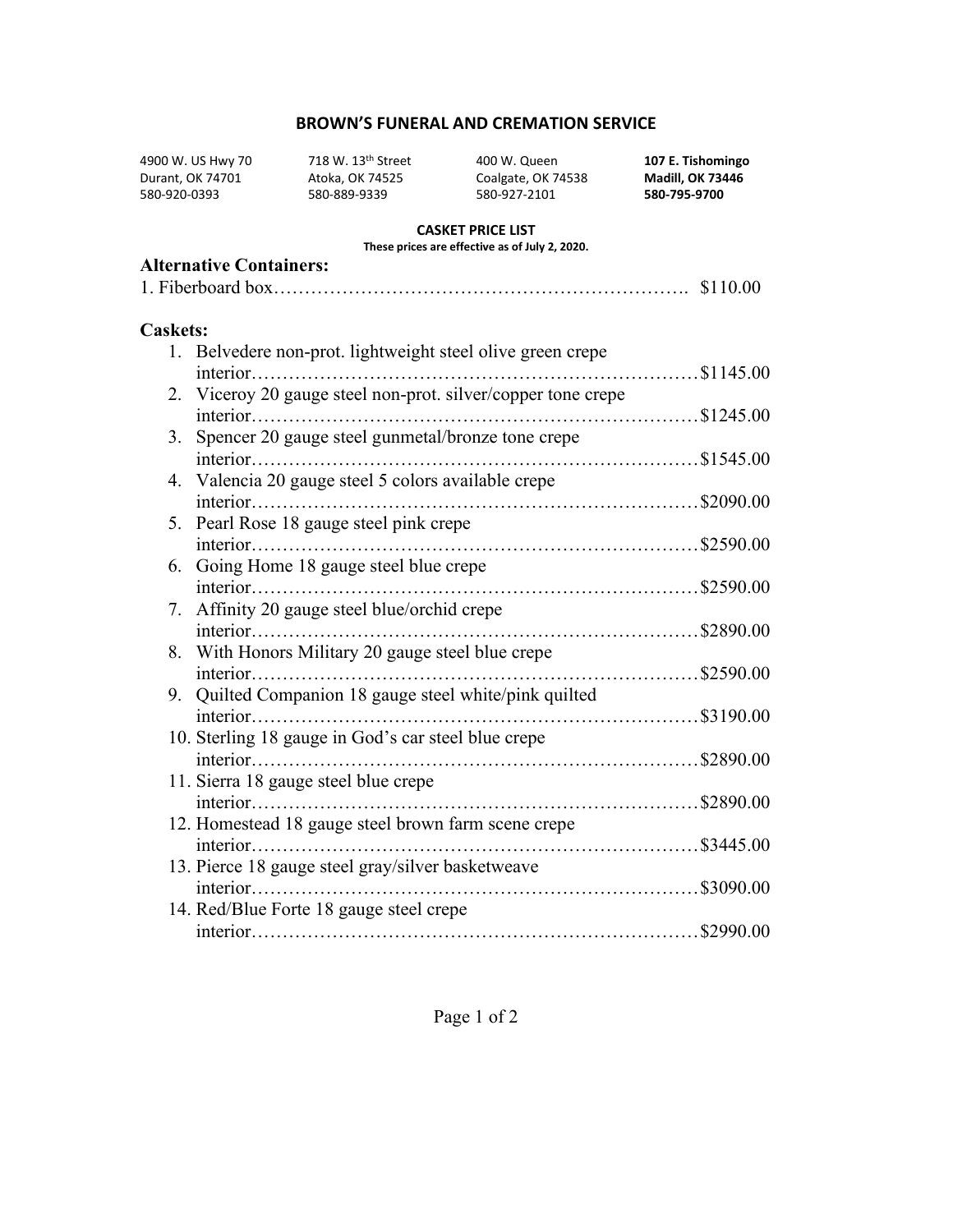| 15. Sanctuary stainless steel blue velvet                  |  |
|------------------------------------------------------------|--|
|                                                            |  |
| 16. Victorian 32 oz. copper pink velvet                    |  |
|                                                            |  |
| 17. Lincoln 32 oz. copper brown velvet                     |  |
|                                                            |  |
| 18. McKinley 20 gauge steel blue/silver crepe interior     |  |
|                                                            |  |
| 19. Emerson covered crematory approved blue/tan crepe      |  |
|                                                            |  |
| 20. Norfolk pine veneer crematory approved crepe           |  |
|                                                            |  |
| 21. Even Tide satin medium walnut crematory approved crepe |  |
|                                                            |  |
| 22. Wellington cremation rental gloss                      |  |
|                                                            |  |
| 23. Endicott gloss Cambridge crepe                         |  |
|                                                            |  |
| 24. Cedar cotton                                           |  |
|                                                            |  |
| 25. Frederick satin golden ginger basketweave              |  |
|                                                            |  |
| 26. Barn Wood solid oak farm scene cotton                  |  |
|                                                            |  |
| 27. Ratlin solid oak velvet                                |  |
|                                                            |  |
|                                                            |  |

Page 2 of 2

#### **Disclaimer of Warranties**